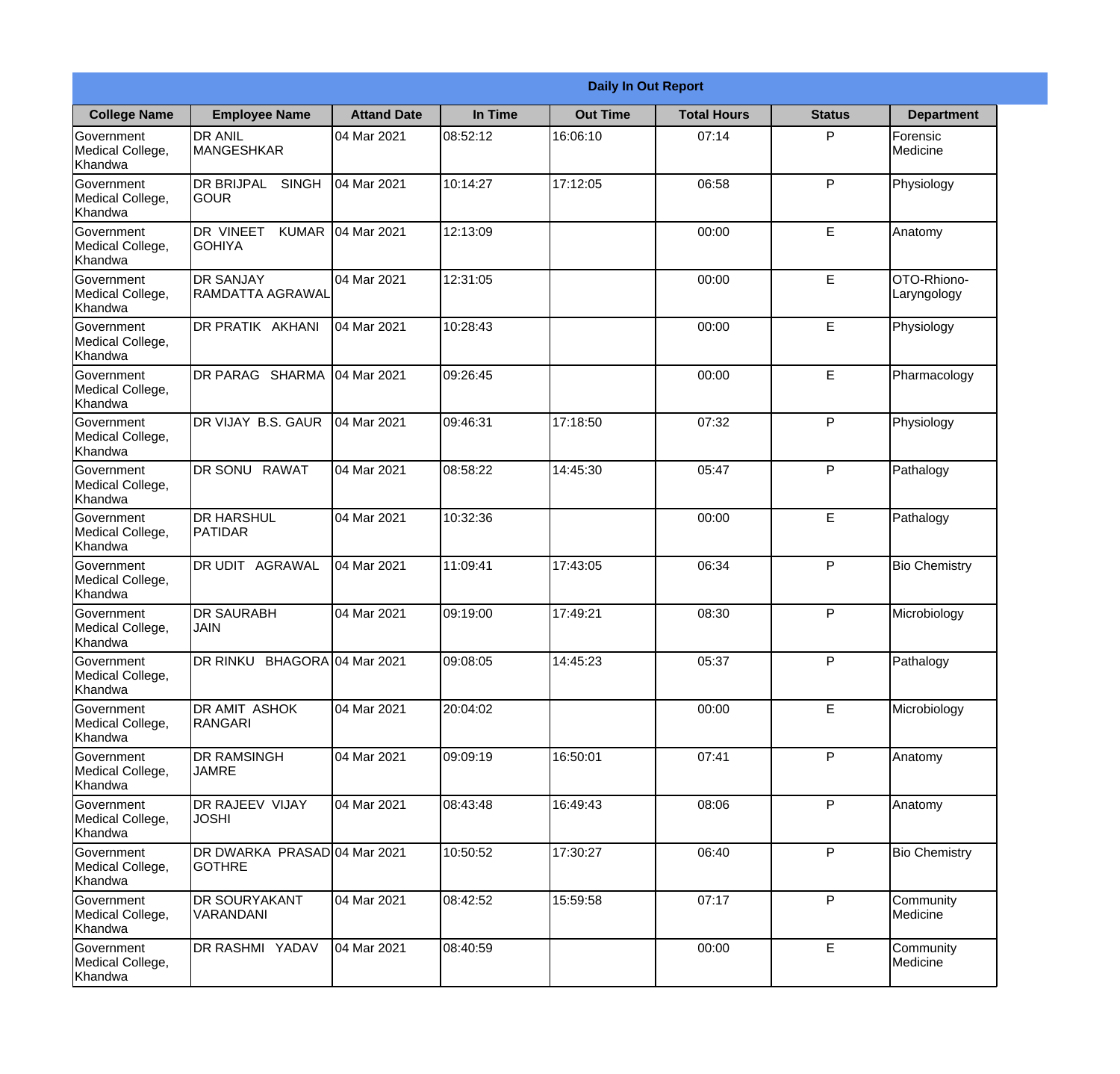| <b>Designation</b>                  | <b>Category</b> |
|-------------------------------------|-----------------|
| Assistant Professor   Para Clinical |                 |
| Demonstrator/Tutor   Non Clinical   |                 |
| Professor                           | Non Clinical    |
| Professor                           | Clinical        |
| <b>Assistant Professor</b>          | Non Clinical    |
| Professor                           | Para Clinical   |
| Associate Professor Non Clinical    |                 |
| Demonstrator/Tutor   Para Clinical  |                 |
| Assistant Professor   Para Clinical |                 |
| Associate Professor Non Clinical    |                 |
| Associate Professor   Para Clinical |                 |
| Assistant Professor   Para Clinical |                 |
| Professor                           | Para Clinical   |
| Demonstrator/Tutor   Non Clinical   |                 |
| <b>Assistant Professor</b>          | Non Clinical    |
| Demonstrator/Tutor   Non Clinical   |                 |
| Demonstrator/Tutor   Para Clinical  |                 |
| Assistant Professor   Para Clinical |                 |

## **Daily In Out Report**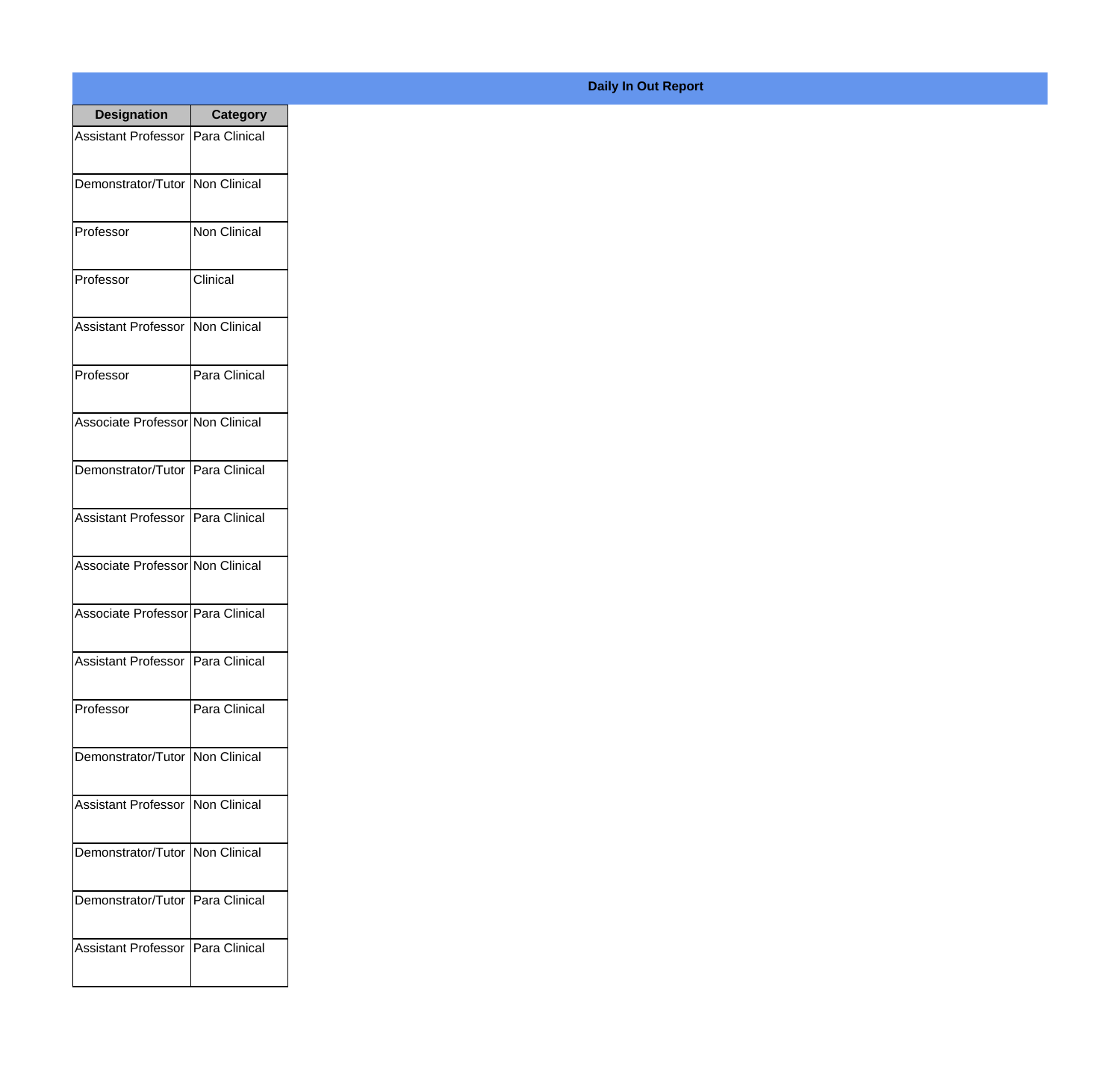|                                                  |                                             | <b>Daily In Out Report</b> |          |          |       |              |                                           |  |
|--------------------------------------------------|---------------------------------------------|----------------------------|----------|----------|-------|--------------|-------------------------------------------|--|
| <b>Government</b><br>Medical College,<br>Khandwa | DR LEENA PARIHAR                            | 04 Mar 2021                | 12:39:11 | 17:22:01 | 04:43 | P            | Community<br>Medicine                     |  |
| Government<br>Medical College,<br>Khandwa        | <b>MR PIYUSH KUMAR</b><br>IMISHRA           | 04 Mar 2021                | 08:59:30 | 18:22:38 | 09:23 | P            | Community<br>Medicine                     |  |
| <b>Government</b><br>Medical College,<br>Khandwa | DR SACHIN PARMAR 04 Mar 2021                |                            | 10:02:27 | 19:37:50 | 09:35 | P            | Community<br>Medicine                     |  |
| <b>Government</b><br>Medical College,<br>Khandwa | <b>DR SAGAR MEENA</b>                       | 04 Mar 2021                | 09:27:22 |          | 00:00 | E            | Forensic<br>Medicine                      |  |
| Government<br>Medical College,<br>Khandwa        | DR PRAMILA VERMA 04 Mar 2021                |                            | 12:24:44 |          | 00:00 | E            | Paediatrics                               |  |
| Government<br>Medical College,<br>Khandwa        | <b>DR DURGESH</b><br>SONARE                 | 04 Mar 2021                | 10:24:41 |          | 00:00 | E            | Dermatology, Ven<br>ereology &<br>Leprosy |  |
| Government<br>Medical College,<br>Khandwa        | <b>DR MANOJ BALKE</b>                       | 04 Mar 2021                | 09:31:59 | 17:26:13 | 07:55 | P            | Ophthalmology                             |  |
| Government<br>Medical College,<br>Khandwa        | <b>DR GARIMA</b><br><b>AGRAWAL VARSHNEY</b> | 04 Mar 2021                | 10:31:06 | 13:29:26 | 02:58 | $\mathsf{P}$ | Paediatrics                               |  |
| Government<br>Medical College,<br>Khandwa        | <b>DR SIDDHARTH</b><br><b>BANODE</b>        | 04 Mar 2021                | 09:13:18 | 17:05:06 | 07:52 | P            | Pharmacology                              |  |
| <b>Government</b><br>Medical College,<br>Khandwa | <b>DR PRIYA KAPOOR</b><br>KAPOOR            | 04 Mar 2021                | 10:06:43 |          | 00:00 | E            | Pathalogy                                 |  |
| <b>Government</b><br>Medical College,<br>Khandwa | <b>DR RAJENDRA</b><br><b>SINGH MANDLOI</b>  | 04 Mar 2021                | 10:39:54 | 17:11:58 | 06:32 | P            | <b>Bio Chemistry</b>                      |  |
| Government<br>Medical College,<br>Khandwa        | <b>DR AJAY</b><br><b>NARWARIYA</b>          | 04 Mar 2021                | 09:31:11 |          | 00:00 | E            | Microbiology                              |  |
| Government<br>Medical College,<br>Khandwa        | DR RAKESH SINGH<br><b>HAZARI</b>            | 04 Mar 2021                | 17:50:14 | 17:50:28 | 00:00 | AB           | Pathalogy                                 |  |
| Government<br>Medical College,<br>Khandwa        | <b>DR NISHA</b><br><b>KAITHWAS</b>          | 04 Mar 2021                | 10:29:13 | 13:33:51 | 03:04 | $\mathsf{P}$ | Psychiatry                                |  |
| Government<br>Medical College,<br>Khandwa        | <b>DR ANANT</b><br><b>TUKARAM PAWAR</b>     | 04 Mar 2021                | 11:30:46 | 19:37:43 | 08:07 | P            | Community<br>Medicine                     |  |
| Government<br>Medical College,<br>Khandwa        | DR SHAIKH M.KHALIQ 04 Mar 2021              |                            | 14:29:42 |          | 00:00 | E            | <b>Bio Chemistry</b>                      |  |
| Government<br>Medical College,<br>Khandwa        | <b>DR RAJU</b>                              | 04 Mar 2021                | 08:39:23 | 16:24:15 | 07:45 | $\mathsf{P}$ | Forensic<br>Medicine                      |  |
| Government<br>Medical College,<br>Khandwa        | <b>DR MAHENDRA</b><br>PANWAR                | 04 Mar 2021                | 10:05:06 |          | 00:00 | E            | Orthopaedics                              |  |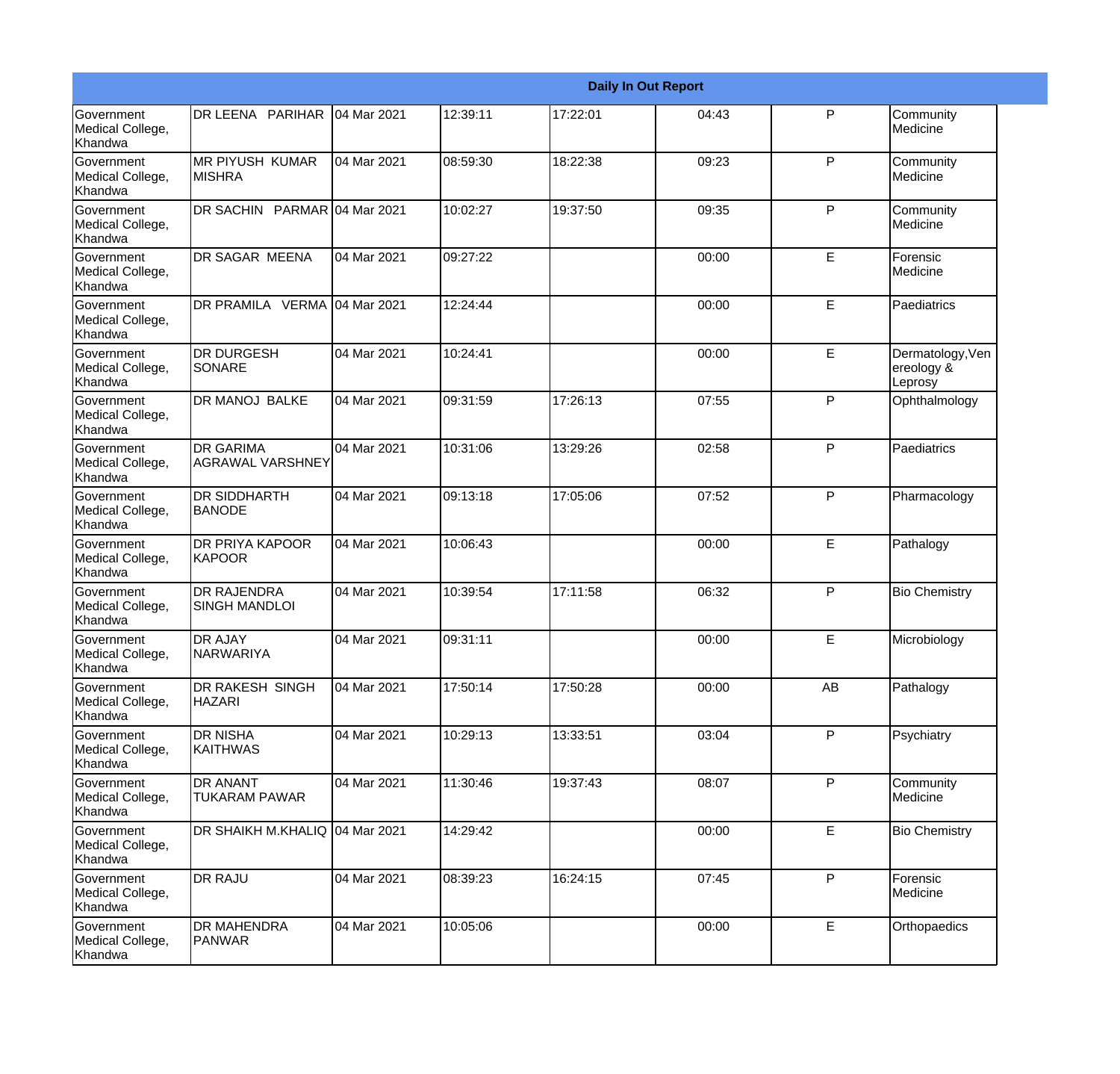| Assistant Professor Para Clinical |               |
|-----------------------------------|---------------|
| Statistician                      | Para Clinical |
|                                   |               |
| Assistant Professor Para Clinical |               |
| Demonstrator/Tutor Para Clinical  |               |
| Professor                         | Clinical      |
| Assistant Professor Clinical      |               |
| Assistant Professor Clinical      |               |
| Associate Professor Clinical      |               |
| Associate Professor Para Clinical |               |
| Demonstrator/Tutor Para Clinical  |               |
| Demonstrator/Tutor Non Clinical   |               |
| Demonstrator/Tutor Para Clinical  |               |
|                                   |               |
| Professor                         | Para Clinical |
| Assistant Professor Clinical      |               |
| Professor                         | Para Clinical |
| Professor                         | Non Clinical  |
| Demonstrator/Tutor Para Clinical  |               |
| Assistant Professor Clinical      |               |
|                                   |               |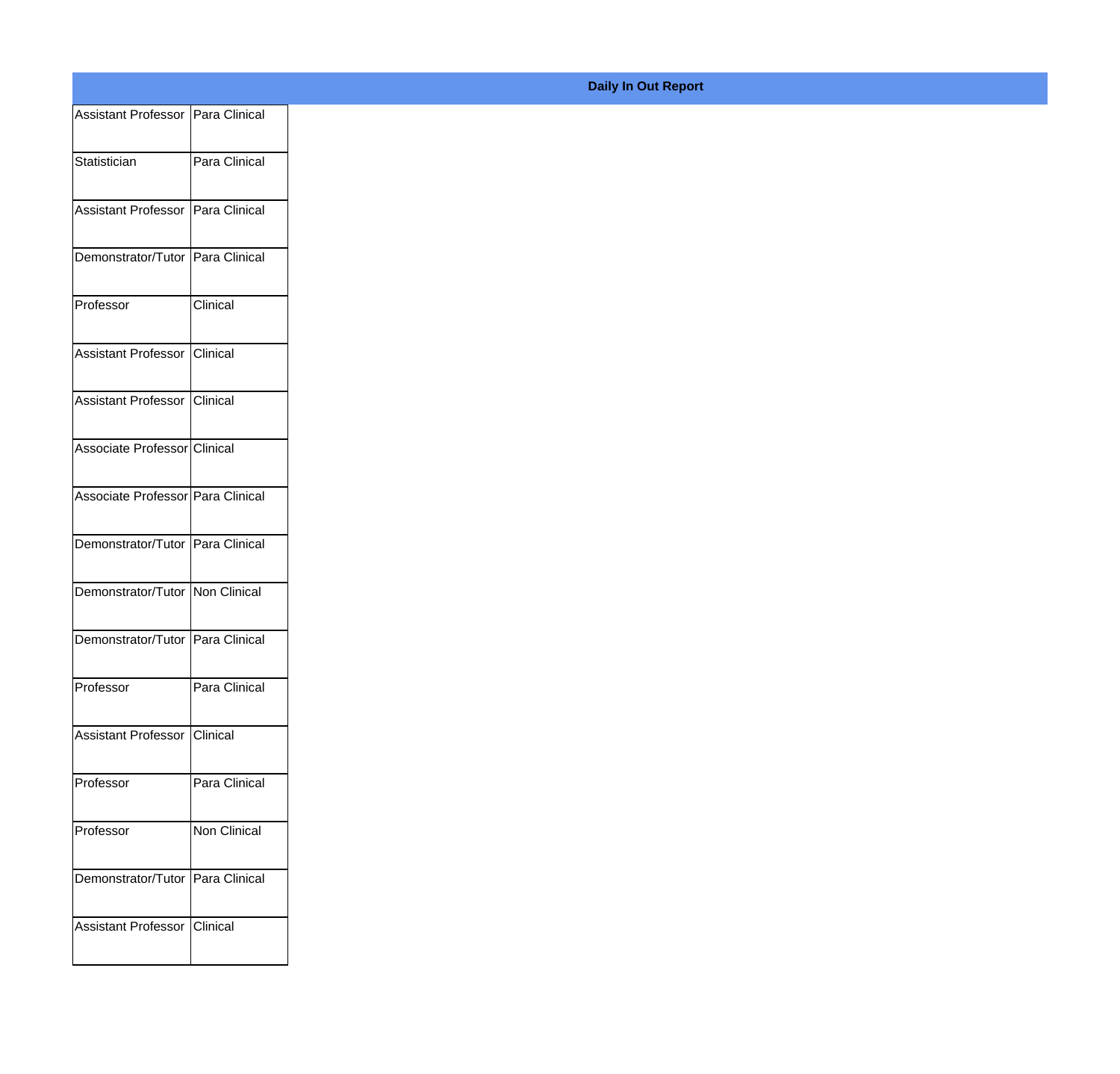|                                           |                                                | <b>Daily In Out Report</b> |          |          |       |    |                             |  |
|-------------------------------------------|------------------------------------------------|----------------------------|----------|----------|-------|----|-----------------------------|--|
| Government<br>Medical College,<br>Khandwa | DR AJAY GANGJI                                 | 04 Mar 2021                | 11:55:15 |          | 00:00 | E  | <b>General Surgery</b>      |  |
| Government<br>Medical College,<br>Khandwa | <b>DR SITARAM</b><br>ISOLANKI                  | 04 Mar 2021                | 08:57:15 | 18:23:17 | 09:26 | P  | Forensic<br>Medicine        |  |
| Government<br>Medical College,<br>Khandwa | <b>DR RANJEET</b><br><b>BADOLE</b>             | 04 Mar 2021                | 10:32:45 | 15:56:28 | 05:24 | P  | <b>General Medicine</b>     |  |
| Government<br>Medical College,<br>Khandwa | <b>DR ASHOK</b><br><b>BHAUSAHEB NAJAN</b>      | 04 Mar 2021                | 09:13:55 | 19:07:02 | 09:54 | P  | Forensic<br>Medicine        |  |
| Government<br>Medical College,<br>Khandwa | <b>DR NITESHKUMAR</b><br>KISHORILAL<br>RATHORE | 04 Mar 2021                | 09:16:56 |          | 00:00 | E  | Pharmacology                |  |
| Government<br>Medical College,<br>Khandwa | <b>DR PRIYESH</b><br><b>MARSKOLE</b>           | 04 Mar 2021                | 09:07:00 | 16:54:55 | 07:47 | P  | Community<br>Medicine       |  |
| Government<br>Medical College,<br>Khandwa | <b>DR PRIYESH</b><br><b>MARSKOLE</b>           | 04 Mar 2021                | 19:47:05 |          | 07:47 | P  | Community<br>Medicine       |  |
| Government<br>Medical College,<br>Khandwa | <b>DR SANGEETA</b><br><b>CHINCHOLE</b>         | 04 Mar 2021                | 10:58:02 | 16:03:56 | 05:05 | P  | Physiology                  |  |
| Government<br>Medical College,<br>Khandwa | DR NEERAJ KUMAR                                | 04 Mar 2021                | 09:22:27 | 16:57:08 | 07:35 | P  | Dentisry                    |  |
| Government<br>Medical College,<br>Khandwa | DR VIJAY NAYAK                                 | 04 Mar 2021                | 10:26:38 | 16:49:36 | 06:23 | P  | Anatomy                     |  |
| Government<br>Medical College,<br>Khandwa | DR SUNIL BAJOLIYA                              | 04 Mar 2021                | 10:10:39 |          | 00:00 | E  | OTO-Rhiono-<br>Laryngology  |  |
| Government<br>Medical College,<br>Khandwa | <b>DR NISHA MANDLOI</b><br><b>PANWAR</b>       | 04 Mar 2021                | 09:41:41 |          | 00:00 | E  | Obstetrics &<br>Gynaecology |  |
| Government<br>Medical College,<br>Khandwa | DR NANDINI DIXIT                               | 04 Mar 2021                | 13:31:14 |          | 00:00 | E. | Paediatrics                 |  |
| Government<br>Medical College,<br>Khandwa | <b>DR SATISH</b><br><b>CHANDEL</b>             | 04 Mar 2021                | 09:28:24 |          | 00:00 | E  | Pharmacology                |  |
| Government<br>Medical College,<br>Khandwa | <b>DR JITENDRA</b><br><b>AHIRWAR</b>           | 04 Mar 2021                | 19:05:12 | 19:05:41 | 00:00 | AB | Pathalogy                   |  |
| Government<br>Medical College,<br>Khandwa | <b>DR MUKTESHWARI</b><br><b>GUPTA</b>          | 04 Mar 2021                | 09:12:00 | 17:39:15 | 08:27 | P  | Pharmacology                |  |
| Government<br>Medical College,<br>Khandwa | DR PURTI AGARWAL<br>SAINI                      | 04 Mar 2021                | 09:09:57 |          | 00:00 | E  | Pathalogy                   |  |
| Government<br>Medical College,<br>Khandwa | DR YASHPAL RAY                                 | 04 Mar 2021                | 10:21:07 |          | 00:00 | E  | Anatomy                     |  |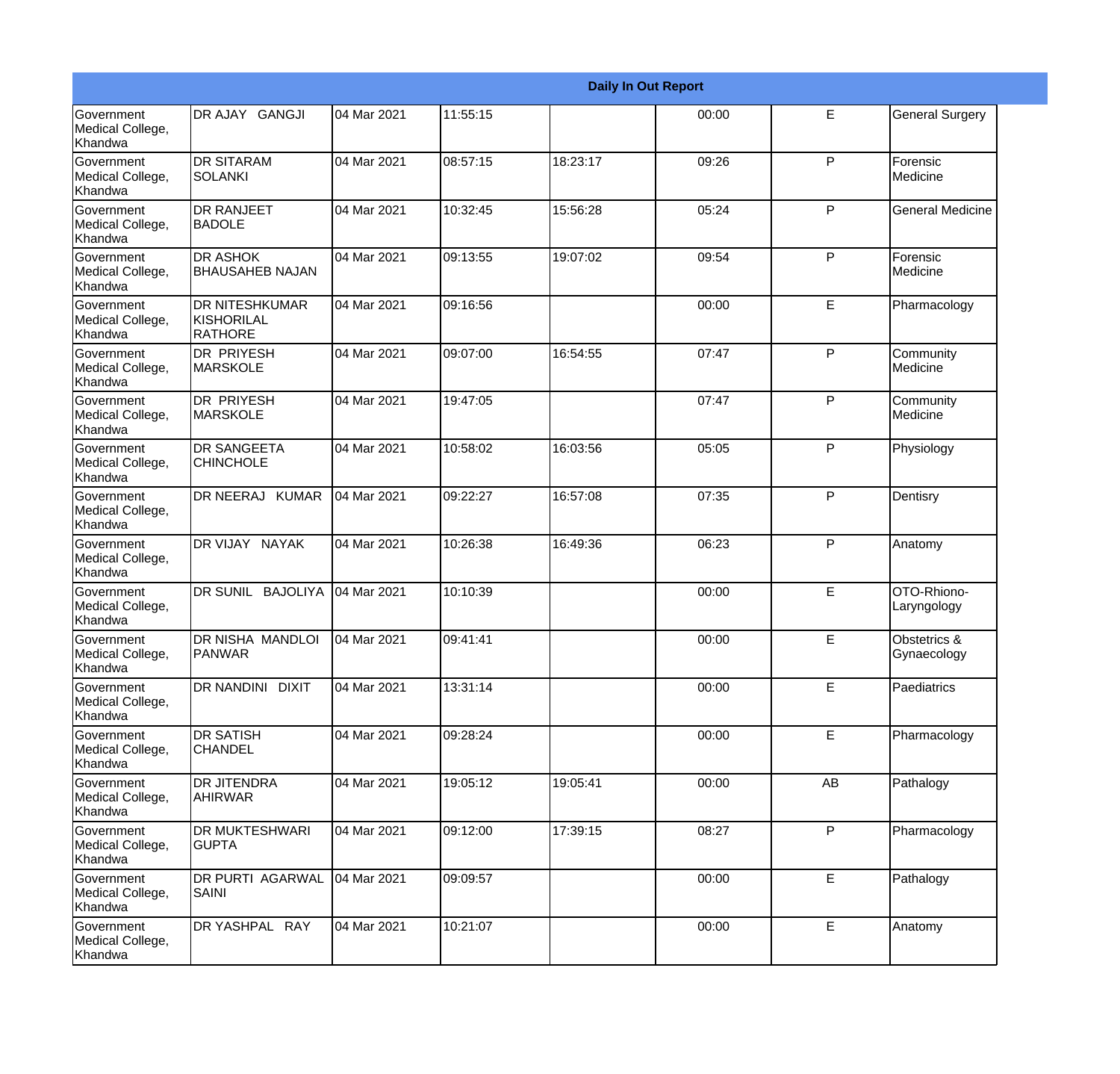| Professor                           | Clinical |
|-------------------------------------|----------|
| Demonstrator/Tutor Para Clinical    |          |
|                                     |          |
| Assistant Professor Clinical        |          |
| Associate Professor Para Clinical   |          |
| Demonstrator/Tutor Para Clinical    |          |
| Associate Professor Para Clinical   |          |
| Associate Professor Para Clinical   |          |
| Demonstrator/Tutor Non Clinical     |          |
| Assistant Professor Clinical        |          |
| Associate Professor Non Clinical    |          |
| Assistant Professor   Clinical      |          |
| Associate Professor Clinical        |          |
| Assistant Professor Clinical        |          |
| Assistant Professor   Para Clinical |          |
| Demonstrator/Tutor   Para Clinical  |          |
|                                     |          |
| Demonstrator/Tutor Para Clinical    |          |
| Assistant Professor   Para Clinical |          |
| Demonstrator/Tutor   Non Clinical   |          |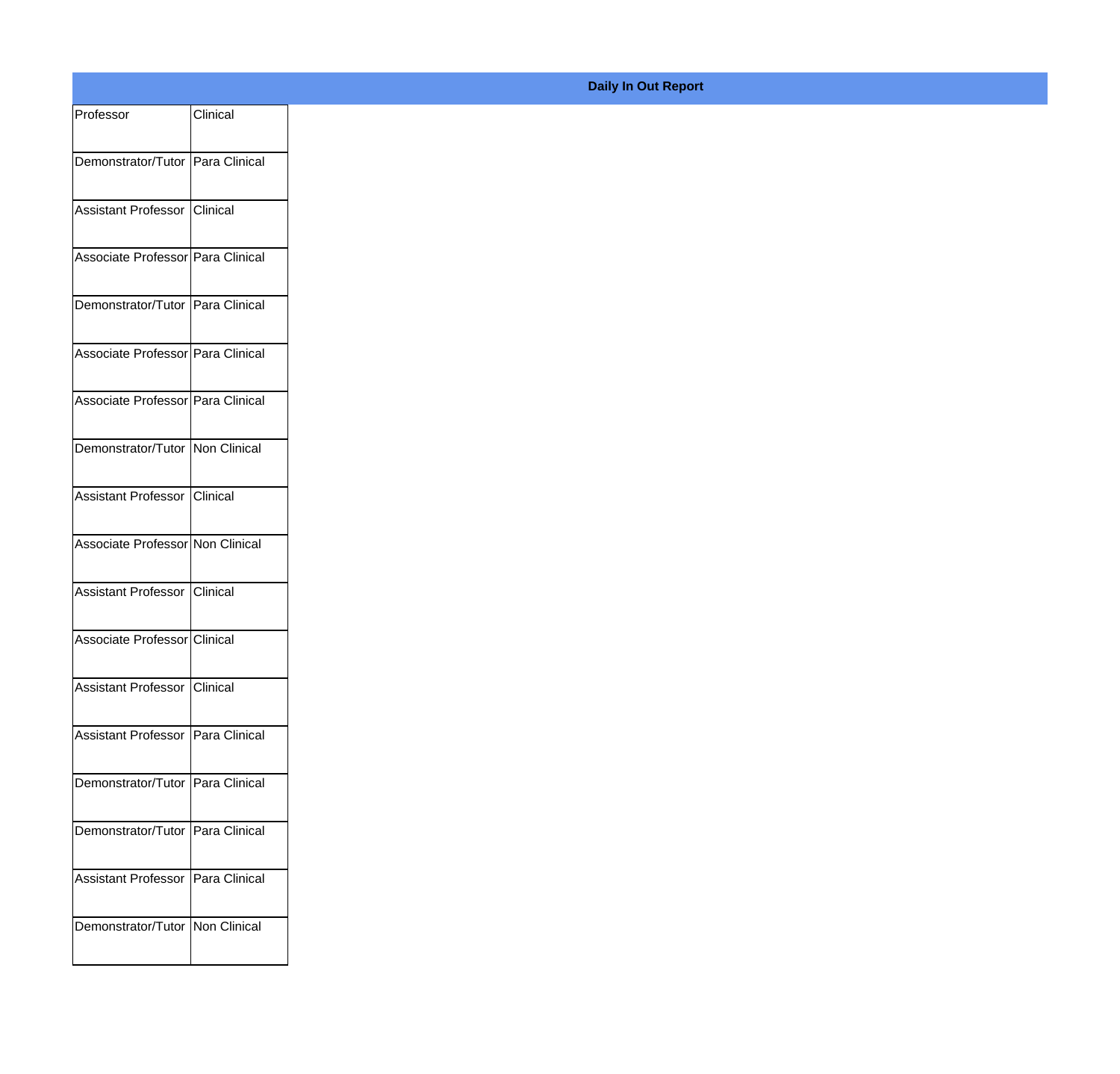|                                                  |                                      |                   |          | <b>Daily In Out Report</b> |       |                       |
|--------------------------------------------------|--------------------------------------|-------------------|----------|----------------------------|-------|-----------------------|
| Government<br>Medical College,<br>Khandwa        | <b>IDR DEEPIKA</b><br><b>IPANWAR</b> | 04 Mar 2021       | 10:43:19 |                            | 00:00 | <b>Bio Chemistry</b>  |
| Government<br>Medical College,<br><b>Khandwa</b> | <b>IDR VISHAL</b><br>ITHAKRE         | KUMAR 04 Mar 2021 | 10:22:23 | 16:33:34                   | 06:11 | Physiology            |
| Government<br>Medical College,<br>Khandwa        | WAGHMARE<br><b>IRENU</b>             | 104 Mar 2021      | 17:23:56 |                            | 00:00 | Community<br>Medicine |